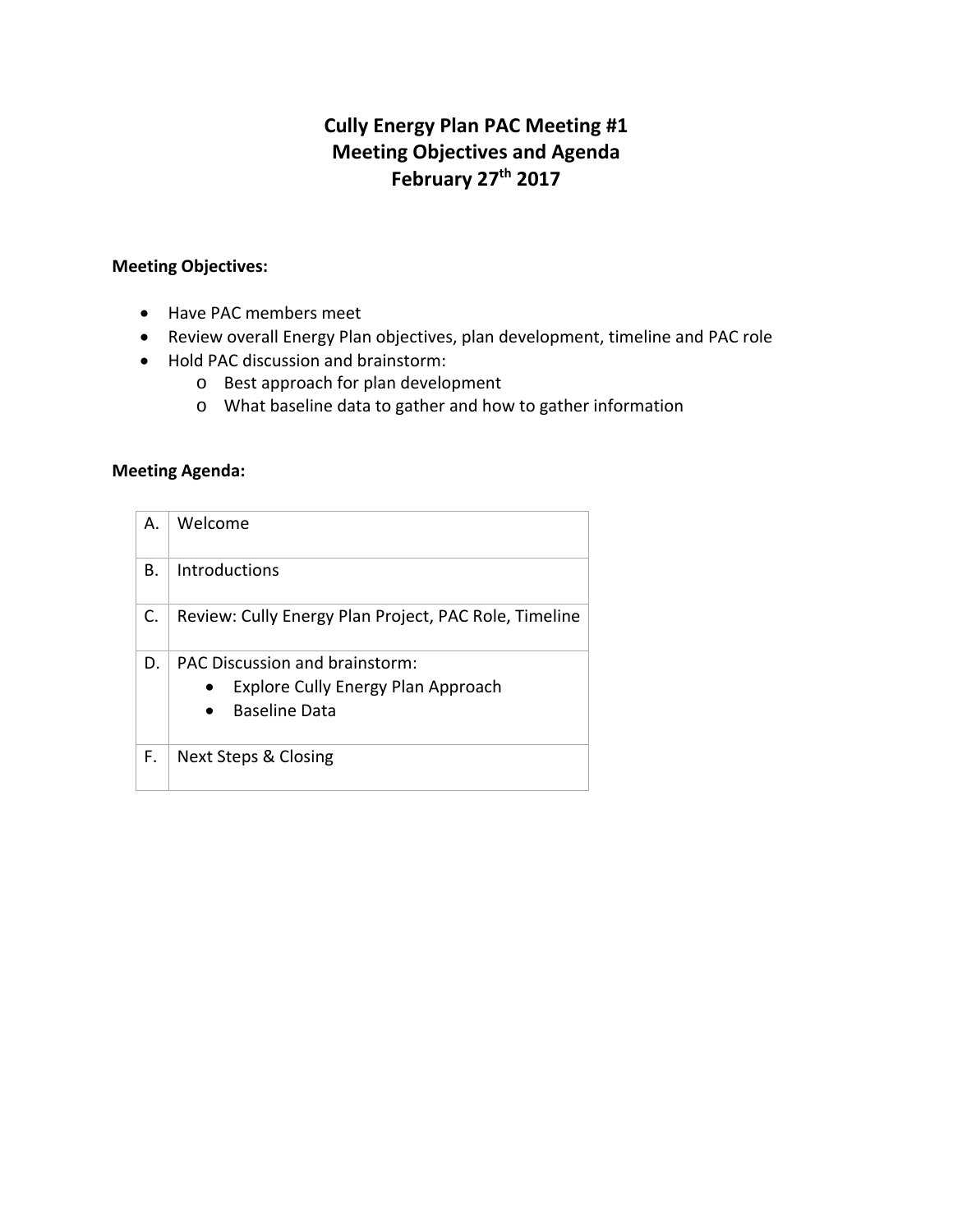# CULLY ENGKGY PLAN. PAC MTG  $2.27.17$ Welcome/Bienvenidos

| Host Organization:<br>Event: |                       | <b>IIVING CULLY</b> |
|------------------------------|-----------------------|---------------------|
| Date:                        | Start/End Time:       |                     |
| Lead Staff:                  | <b>Support Staff:</b> |                     |

|                | Less than<br>18yrs old?  | Name (First & Last)    | <b>Email or Phone Number</b>     | Are you a volunteer or want to be<br>involved with Verde/Living Cully? |
|----------------|--------------------------|------------------------|----------------------------------|------------------------------------------------------------------------|
|                | Menos de<br>18 años?     | Nombre y Apellido      | Email o numero de telefono       | Eres un voluntario o quiere<br>involucrarse en Verde/Living Cully?     |
| $\mathbf{1}$   |                          | Desirer Williams-Rayer | desiree winsvagle @gmail.com     | $\Delta$ yes/si                                                        |
| $\overline{2}$ | $\overline{\phantom{a}}$ | Pham                   |                                  | $\mathbb{Z}_{\text{yes/si}}$                                           |
| 3              |                          | RUBA00<br>112216       | Khanh a apano.on                 | Ves/si                                                                 |
| $\overline{4}$ |                          | Edon Riddle            | ERONALONAYAREZORC                | $\Box$ yes/si                                                          |
| 5              |                          | Evans<br>aren          | taren@habitatportlandmetro.org   | E <sub>yes/si</sub>                                                    |
| 6              |                          | Andria Jacob           | andria jacobo portlandoregan gov | Ves/si                                                                 |
| $\overline{7}$ | $\Box$                   | Porch Smith            |                                  | <b>Xyes/si</b>                                                         |
| 8              |                          | Valc<br>$J$ aimes      | derchdonovansmithasmeil com      | $\boxtimes$ yes/si                                                     |
| 9              | $\Box$                   | can+                   |                                  | $\Box$ yes/si                                                          |
| 10             | T.                       |                        |                                  | $\frac{1}{2}$ yes/si                                                   |
| 11             | П                        |                        |                                  | $\Box$ yes/si                                                          |
| 12             | П                        |                        |                                  | $\Box$ yes/si                                                          |
| 13             | П                        |                        |                                  | $\Box$ yes/si                                                          |
| 14             | $\Box$                   |                        |                                  | $\Box$ yes/si                                                          |
| 15             | H                        |                        |                                  | $\frac{1}{\sqrt{2}}$ yes/si                                            |

Total number of adults: \_\_\_\_\_\_\_\_\_\_\_\_\_\_\_\_

Total number of youth: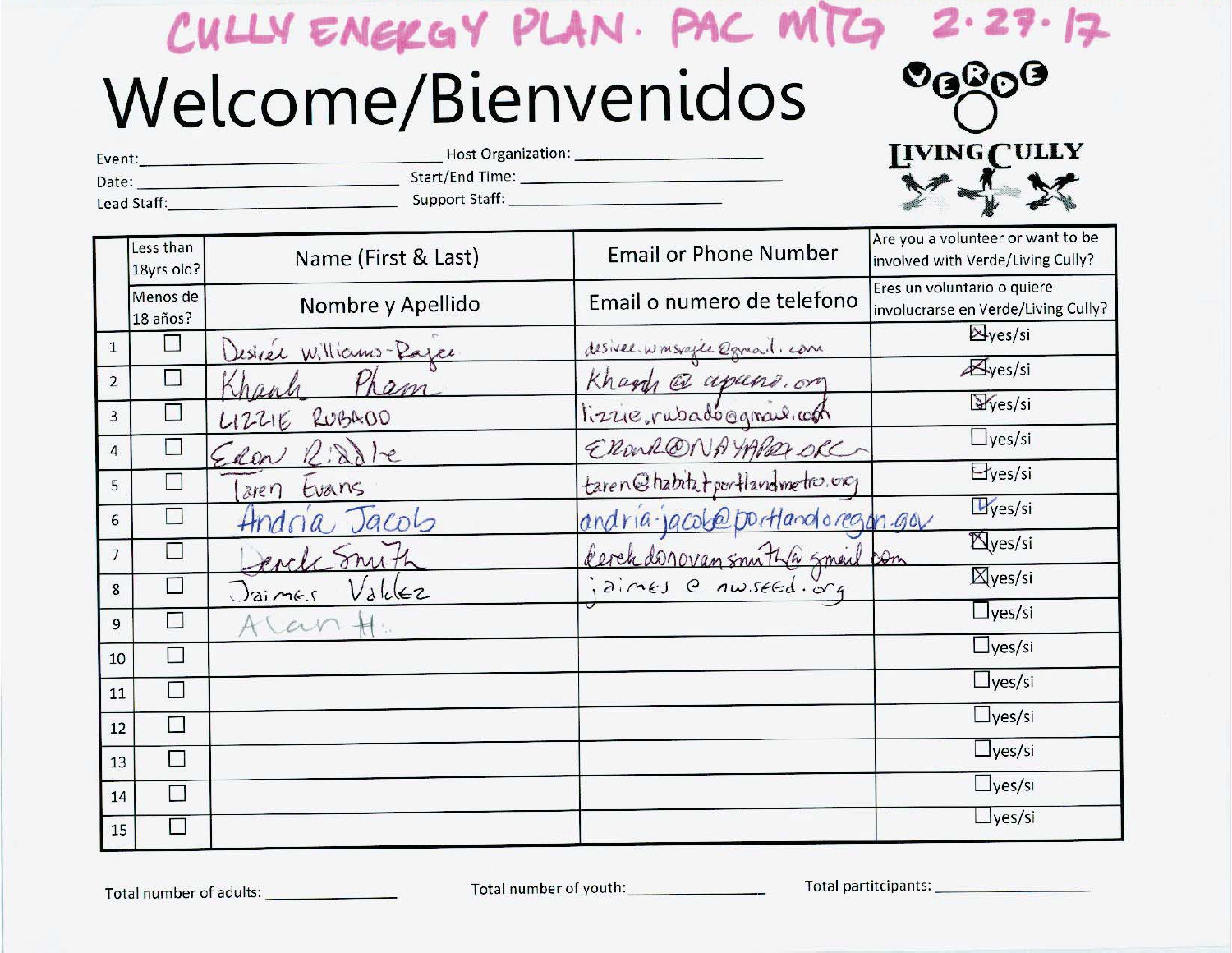## **Cully Energy Plan PAC Meeting #1 Meeting Notes February 27th 2017**

Present: Eron, Jaimes, Derek, Andria, Desiree, Taren, Lizzie, Khanh, Alan

## **Introductions**

**Questions: What are you passionate about in your work? Why did you decide to participate on PAC?** Eron: "Participated in the first energy plan." Likes working closely with people in the community Jaimes: "Abstract" – is usually working on abstract ideas/projects. Nice to work on something more concrete related to energy and community. Derek: Excited to work on the intersection of climate change and social justice work

Andria: Happy to be representing government and how local government can help

Desiree: embedding social justice in government. Passionate about Verde

Taren: the work that NRI does is very inspiring. Wants to explore NRI move into more energy focused work

Lizzie: "working with people". ETO itself is looking to be more equity focused

"excited to be on the ground"

Khanh: "movement building" inspired by the energy plan. "jade district"

Future meetings will be set: March: 3<sup>rd</sup> Monday of the month 3-5pm

Rest of the year: 4<sup>th</sup> Monday of the month 3-5pm

## **Comments/Questions from Energy Plan overview:**

- This seems like an aggressive timeline
- Prioritize? (*missed the prioritize what?)*
- Where is the community engagement in this process?
- Are stakeholders identified yet?
- Technical Assistance—what funds are available?

## **Comments/Questions from Approach and Baseline question:**

- Matrix
	- o Owner vs. renter information
	- o Where is the greatest opportunity
- Goals: How to serve renters
- What are the priorities?
	- o Having Zero Net Energy Goal for the neighborhood at the larger level or
	- o Working to help with the greatest burden?
- Challenges with the weatherization work in Cully, many homes need critical repairs (example new roof) before weatherization can be done